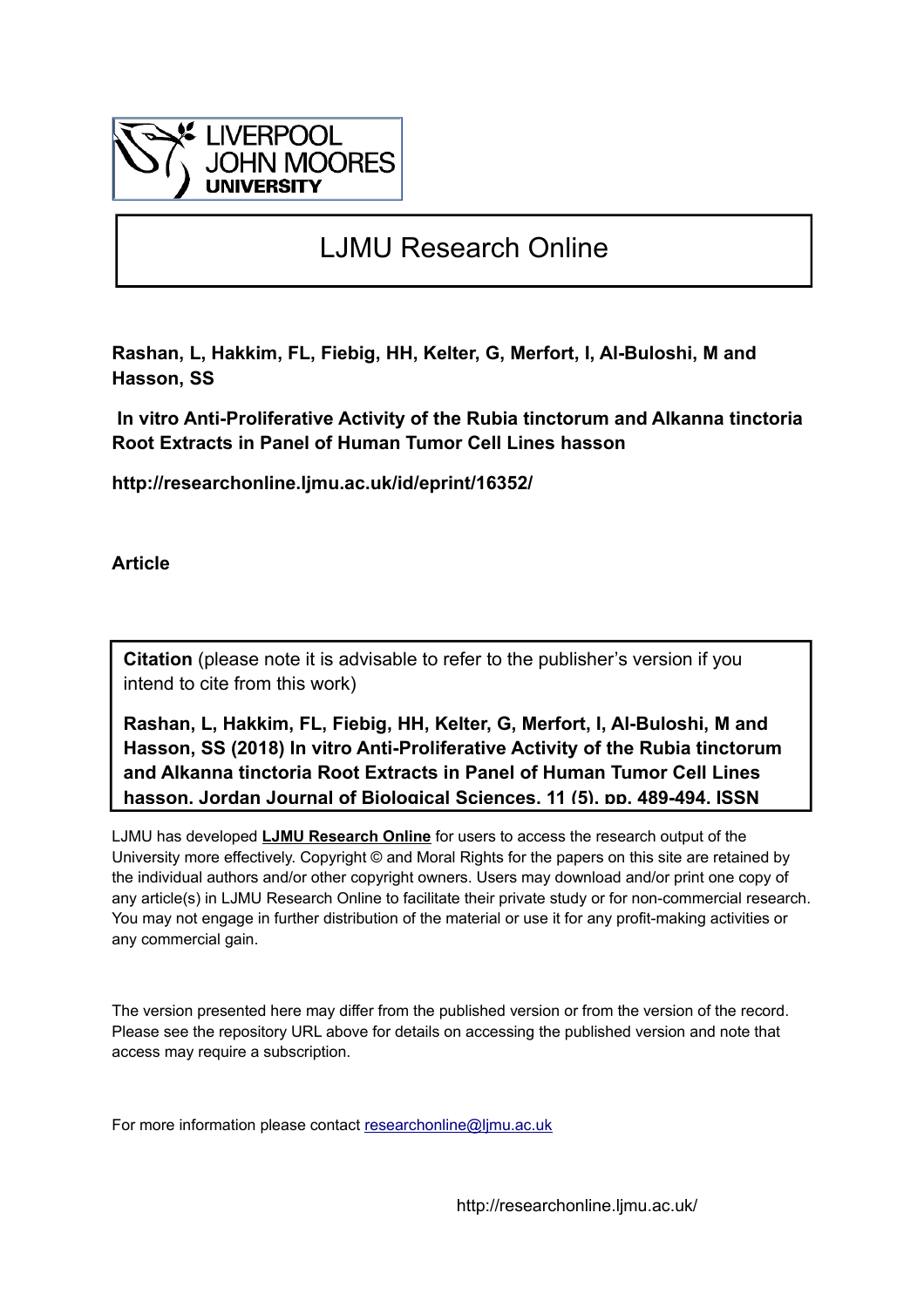## *In vitro* Anti-Proliferative Activity of the *Rubia tinctorum* and *Alkanna tinctoria* Root Extracts in Panel of Human Tumor Cell Lines

Luay Rashan <sup>1[\\*](#page-1-0)</sup>, Faruck L. Hakkim <sup>1</sup>, Heinz H. Fiebig <sup>2\*</sup>, Gerhardt Kelter <sup>3</sup>, Irmgard Merfort<sup>4</sup> Mohammed Al-Buloshi<sup>5</sup> and Sidgi S. A. A. Hasson<sup>5</sup>

<sup>1</sup> Frankincense Biodiversity Unit, Research Center, Dhofar University, Salalah, Oman; <sup>2</sup> 4HF Biotech, Am Flughafan 14, 79108, Freiburg, <sup>3</sup> *Charles River, Discovery Research Services, Freiburg, 4 Institute of Pharmaceutical Sciences, Department of Pharmaceutical Biology and Biotechnology, University of Freiburg, Freiburg 79104, Germany; 5 Immunology Division, Department of Microbiology and Immunology, College of Medicine and Health Sciences, Sultan Qaboos University, Oman*

*Received March 11, 2018; Revised April 24, 2018; Accepted May 9, 2018*

#### **Abstract**

Cancer is a devastating disease and is considered number one killer worldwide. Herbal formulations had played a key role over the past several decades in the development of anti-cancer drugs. Medicinal plants, which are endemic in Jordan, are known for several biological activities in particular their anti-cancer activity. However, the anti-cancer efficacy of the root extracts of Jordanian *Rubia tinctorum* and *Alkanna tinctoria* is not yet reported. To address this issue, this study assessed the anti-cancer activity of some root extracts obtained from Jordanian *R. tinctorum* and *A. tinctoria* in different tumor cell lines including the tongue, bladder, colon, gastric, lungs, breast, pancreas, and renal tissue origins by modified propidium iodide (PI) based monolayer assay. Among the tested root extracts obtained by different solvent systems, *A. tinctoria* in 100 % ethanol and methanol showed prominent anti-cancer activity against MDA-MB-231breast cancer cells (IC $_{50}$ : 2.98  $\mu$ g/ml, IC<sub>70</sub>: 6.03 µg/ml), and CAL-27 tongue squamous carcinoma cells (IC<sub>50</sub>: 3.86 µg/ml, IC<sub>70</sub>: 5.97 µg/ml) respectively. Different solvent root extracts of *R. tinctorum* exhibited a similar trend of anti-tumor activity in both CAL-27 and MDA-MB-231 cells. The anti-proliferative property of the extracts on CAL-27 and MDA-MB-231 cells is unclear. However, it can be concluded that the observed anti-cancer potential can be attributed to the phenolic compounds of the extracts as high polar solvents were used for extraction. The current study forms the rationale for isolating significant amount of anti-cancer active compounds from *R. tinctorum* and *A. tinctoria*.

**Key words***: Rubia tinctorum*, *Alkanna tinctoria*, Anti-cancer, CAL-27, MDA-MB-231

#### **1. Introduction**

Cancer is a major public health burden in both developed and developing countries. According to the American Cancer Society, deaths arising from cancer constitute 2-3 % of the annual deaths recorded worldwide. In the United States, about 600,920 Americans were expected to die of cancer in 2017, which translates to about 1650 people per day, and this is expected to be on the rise in 2018 (Siegel *et al*., 2017). According to the morbidity and mortality rates associated with this disease, in addition to the critical economic burden, there are no effective strategies for the development of anti-cancer drugs. The emerging drug resistance concerning the existing cancer chemotherapy is another major hurdle to overcome in order to achieve therapeutic efficacy. Therefore, finding new drugs or drug formulations is highly warranted to alleviate the above-mentioned hurdles. Historically, plants have been the primary sources of natural products for drug discovery including plant-derived agents, such as vinblastine (VBL) and vincristine (VCR), etoposide, paclitaxel (Taxol), docetaxel, topotecan, and irinotecan, which are amongst the most effective cancer chemotherapeutic agents (Cragg *et al.,* 2012).

In the Hashemite Kingdom of Jordan, natural sources consisting of more than 2500 wild plant species from 700 genera exist; of these, there are approximately 100 endemic species, 250 rare species, and 125 very rare species (Al-Eisawi *et al.,* 2000; Oran and Al Eisawi, 2014). Traditional medicine practices are part of the Jordanian culture, and there seems to be a wealth of ethnobotanical studies providing a new major contribution in the search for invaluable phyto-pharmaceuticals or the development of functional foods or nutraceuticals (Al-Khalil, 1995). Literature surveys based on published studies indicated that in Jordan and the neighboring countries, twenty-seven plant species are considered as traditional remedies for the treatment of different types of cancers (Hudaib *et al.,* 2008). Ethanolic extracts of more than seventy medicinal herbs from the Jordanian flora, belonging to sixty-seven species and thirty-four families,

<span id="page-1-0"></span> <sup>\*</sup> Corresponding author. e-mail: lrashan@du.edu.om, fiebig@4hf.eu.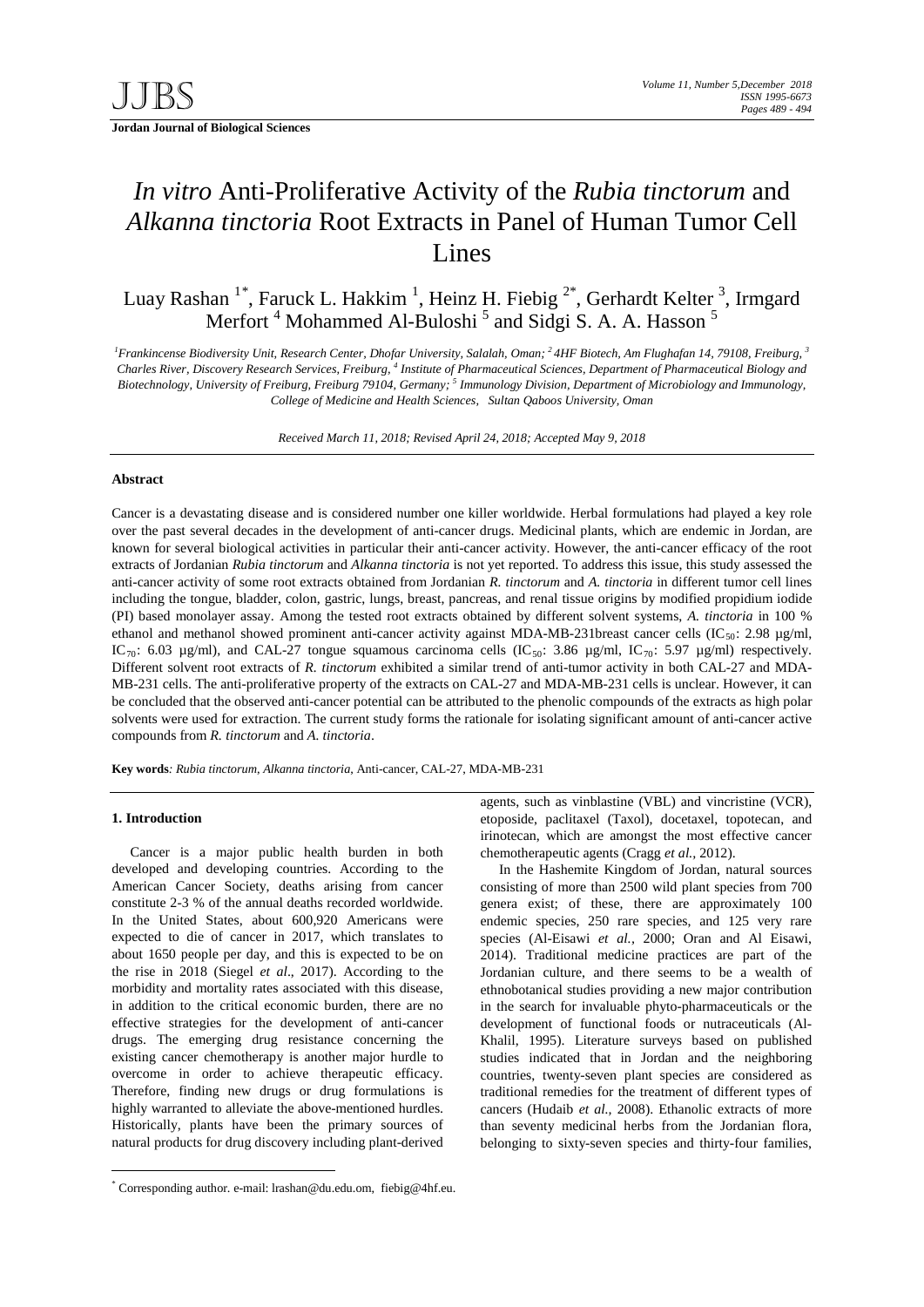were evaluated for their anti-proliferative activity on a breast cancer cell line including *Alkanna* and *Rubia* genus (Abu-Dahab and Afifi, 2007). *Alkanna tinctoria* (Boraginaceae) and *Rubia tinctorum* (Rubiaceae) are widespread in the local regions of Jordan. Alkannin is a well-known phenolic compound present in *A. tinctoria* roots, and is reported for numerous biological activities, such as free radical scavenging (Kourounakis *et al.,* 2002), and anti-inflammatory properties (Kourounakis *et al.,* 2002). Alkannin has been reported to suppress the UV radiation induced apoptosis in human keratinocytes by modulating caspase and HSP70 signaling (Yoshihisa *et al.,* 2012). Naphthoquinones isolated from the root extract of *A. tinctoria* induces apoptosis and cell cycle arrest in colorectal cancer cells (Tung *et al.,* 2013). Assimopoulou *et al*. reported that hydroxynaphthoquinones and other metabolites have been isolated from ten species of the genus *Alkanna* (Assimopoulou *et al.,* 2006). The genus *Rubia* is known to be a source of several anthraquinones, and it is reported for different pharmacological activities such as anti-cancer, anti-microbial, anti-fungal, and antioxidant activities (Park *et al.,* 2009). The root extract of *R. tinctorum* is effective against kidney and bladder stones (Blomeke *et al.,* 1992; Westendorf *et al*., 1998). The trihydroxy-anthraquinones alizarin and purpurin isolated from hairy root cultures of *R. tinctorum* inhibited the proliferation, adhesion and migration of melanoma cells [\(Eszter Lajko](https://www.ncbi.nlm.nih.gov/pubmed/?term=Lajk%26%23x000f3%3B%20E%5BAuthor%5D&cauthor=true&cauthor_uid=26690297) *et al.,* 2015).

*A. tinctoria* and *R. tinctorum* are well reported for anticancer activity. However, the anti-cancer efficacy of the root extract of Jordanian *A. tinctoria* and *R. tinctorum* is not yet reported. As phenolic compounds are known to be effective anti-cancer active principles, high polar solvents such as methanol, ethanol and water are always recommended for the extraction of such compounds more than low polar and non- polar solvents. In the current study, we used National Cancer Institute (NCI), USA recommended panel of tumor cell lines which are widely used to study anti-cancer activity of compounds (Heidi Ledford, 2016). In this study, roots of Jordanian *A. tinctoria* and *R. tinctorum* were extracted in different solvent systems (100 % ethanol, 50 % ethanol, 100 % methanol, hot water and cold water) and the extracts were screened in a panel of tumor cell lines (tongue, bladder, colon, gastric, lungs, breast, pancreas, and renal) for anticancer activity.

## **2. Materials and Methods**

#### *2.1. Plant Material*

*Rubia tinctorum* roots were collected from the local regions of North Badia in Jordan (3489 kilometers from Amman). *Alkanna tinctoria* roots were collected from the local regions of Ajloun (72 kilometers from Amman) in Jordan. Both plants were taxonomically identified by the botanist based on anatomy and microscopic observation of internal structure of organs. Voucher specimen was deposited in the herbarium of the Biology Department of the Faculty of Science at the University of Jordan.

## *2.2. Solvent Extraction*

The collected plant materials were shade-dried and finely powdered by a grinding mill. Both *R. tinctorum* and *A. tinctoria* root powders were extracted with 100 % ethanol, 50 % ethanol, and 100 % methanol, and the extracts were centrifuged at a speed of 7000 rpm at 4ºC for thirty minutes. Then extracts were lyophilized at -50ºC and stored at 4˚C until use for the experiment.

## *2.3. Hot Aqueous Extraction*

*R. tinctorum* and *A. tinctoria* root powders were extracted with boiling water for thirty minutes, and the extracts were kept for cooling at room temperature for four hours under stirring. Then extracts were centrifuged at 5000 rpm at room temperature, filtered and lyophilized and stored at 4˚C until use for the experiment.

## *2.4. Cell Lines*

A Panel of tumor cell lines consists of tongue, bladder, colon, gastric, non-small cell lung, breast, pancreatic, and renal cancer. Non-PDX-derived cell lines were either kindly provided by the NCI (Bethesda, MD), or were purchased from ATCC (Rockville, MD) or DSMZ (Braunschweig, Germany), or JCRB (Japanese Collection of Research Biosources Cell Bank, Japan) (Table 1). **Table 1**. Authenticated cell lines used for the study.

|                | Cell line      |             |              |                                      |                        |
|----------------|----------------|-------------|--------------|--------------------------------------|------------------------|
| #              | Type           |             | Name         | Origin                               | <b>STR</b><br>Analysis |
| 1              | <b>Bladder</b> | <b>BXF</b>  | RT112        | DSMZ                                 | Authentic<br>271       |
| $\overline{c}$ | Colon          | <b>CXF</b>  | COLO205      | <b>NCI</b>                           | Authentic              |
| 3              | Gastric        | <b>GXA</b>  | <b>MKN45</b> | JCRB#025<br>$\overline{\mathcal{A}}$ | Ordered                |
| 4              | Tongue         | <b>HNXF</b> | $CAI - 27$   | DSMZ                                 | Authentic              |
| 5              | Lung           | <b>LXFA</b> | 526L         | Xenograft,<br>Freiburg               | Authentic<br>273       |
| 6              | Lung           | LXFL        | 529L         | Xenograft,<br>Freiburg               | Authentic              |
| 7              | Mammary        | MAXF        | $MDA-MB-231$ | <b>ATCC</b>                          | Authentic<br>274       |
| 8              | Mammary        | MAXF        | $SK-BR-3$    | ATCC.<br>$HTB-30$                    | Authentic              |
| 9              | Pancreas       | <b>PAXF</b> | 1675L        | Xenograft,<br>Freiburg               | Authentic<br>275       |
| 10             | Renal          | <b>RXF</b>  | SN12C        | <b>NCI</b>                           | Authentic              |

JCRB: Japanese Collection of Research Bioresources ; ATCC: American Type Culture Collection, Rockville, MD, USA; NCI: National Cancer Institute, Bethesda, MD, USA; DSMZ: Deutsche Sammlung von Mikroorganismen and Zellkulturen Braunschweig, Germany

#### *2.5. Cell Culture*

Cell lines were routinely passaged once or twice weekly and maintained in culture for up to twenty passages. All cells were grown at 37°C in a humidified atmosphere with 5 %  $CO<sub>2</sub>$  in RPMI 1640 medium (25 mM HEPES, with L-glutamine, FG1385, Biochrom, Berlin, Germany) supplemented with 10 %  $(v/v)$  fetal calf serum (Sigma, Taufkirchen, Germany) and 0.1 mg/mL gentamicin (Life Technologies, Karlsruhe, Germany).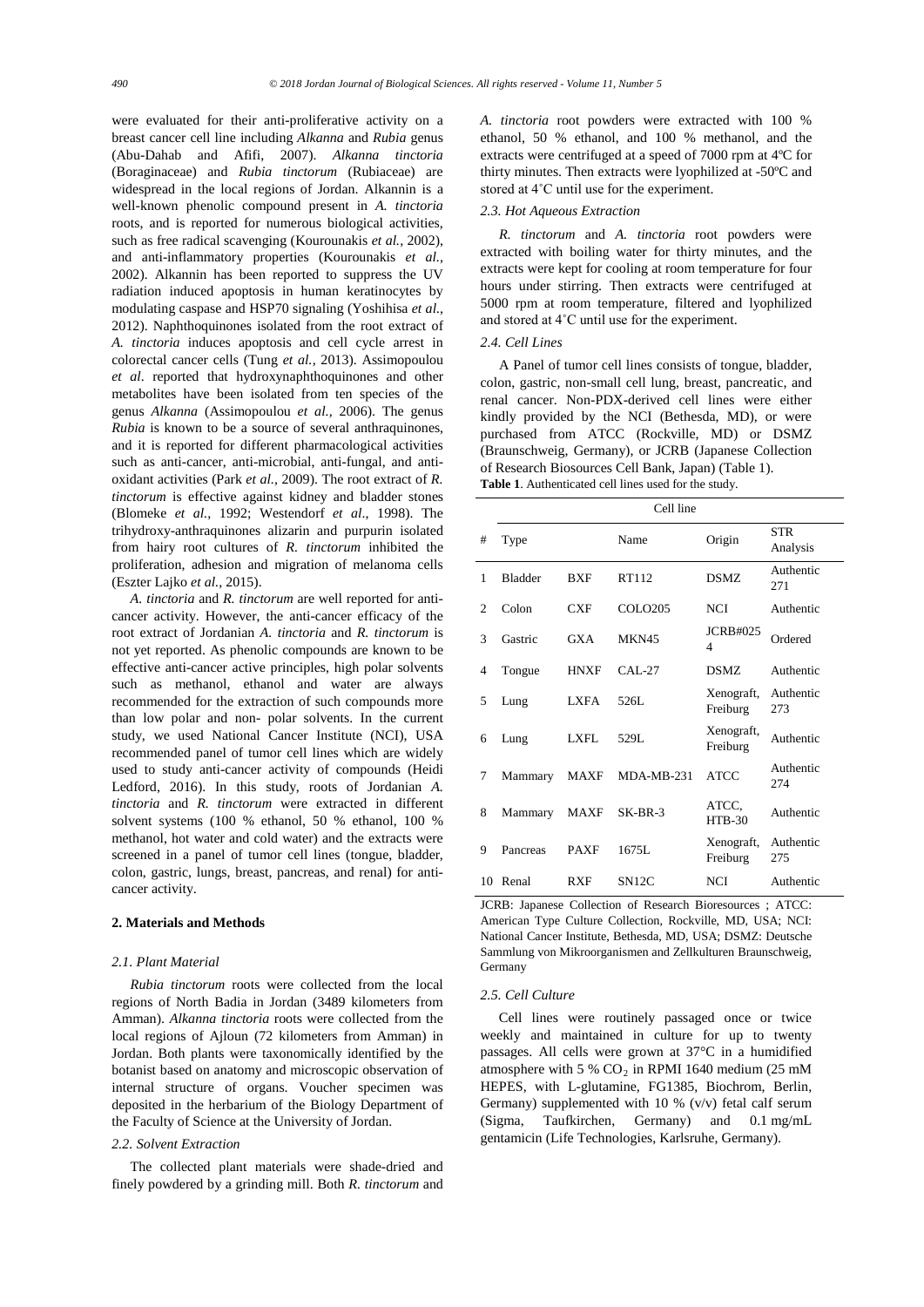#### *2.6. Anti-Cancer Assay*

A modified propidium iodide (PI) based monolayer assay was used to assess the anti-cancer activity of the extracts (Dengler *et al.,* 1995). Briefly, cells were harvested from exponential phase cultures, counted and plated in ninety-six well flat-bottom microtiter plates at a cell density of 6,000 to 12,000 cells/well depending on the cell lines growth rate. After a twenty-four-hour recovery period, cells were allowed to resume exponential growth, 10 μL of culture medium (4 control wells/cell line/plate) or of culture medium with the extracts added. The extracts were applied at ten concentrations in half-log increments to 0.3 (v/v) or 100  $\mu$ g mL<sup>-1</sup>, and the treatment continued for four days. After four days of treatment, the cells were next washed with 200 µl PBS to remove the dead cells and debris, then 200  $\mu$ L of a solution containing 7  $\mu$ g/mL propidium iodide (PI) and 0.1 % (v/v) Triton X-100 was added. After an incubation period of 1-2 hours at room temperature, fluorescence (FU) was measured using the Enspire Multimode Plate Reader (excitation  $\lambda = 530$  nm, emission  $\lambda = 620$  nm) to quantify the amount of attached viable cells.

## *2.7. Calculation of IC<sup>50</sup> and IC<sup>70</sup>*

 $IC_{50}$  and  $IC_{70}$  values were calculated by four parameters non-linear curve fit using Oncotest Warehouse Software. For calculation of mean  $IC_{50}$  values, the geometric mean was used.

#### *2.8. Data Evaluation*

An assay was considered fully evaluable if all the following quality control criteria were fulfilled. Z'-factor calculated within the assay plate  $\geq 0.5$  (kevorkov and Makarenkov, 2005), Fluorescence intensity of  $> 500$  U from the untreated control wells, equivalent to a control/background ratio > 3.0. and coefficient of variation in the growth control wells  $\leq 30$  %.

## *2.9. Sigmoidal Concentration Response Curve*

Drug effects were expressed in terms of the percentage of the fluorescence signal, obtained by comparison of the mean signal in the treated wells with the mean signal of the untreated controls (expressed by the test-versus-control value, T/C-value [%]):

 $T/C$  (%) = mean fluorescence signal treated group/ mean fluorescence signal control group X 100

Sigmoidal concentration-response curves were fitted to the data points obtained for each compound using four parameters non-linear curve fit (Oncotest Data Warehouse Software). IC values are reported as absolute and relative IC<sub>50</sub> and absolute IC<sub>70</sub> values. The absolute IC<sub>50</sub> value reflects the concentration of the extracts that achieves T/C=50%. The absolute  $IC_{70}$  value gives the concentration of the extracts that achieves  $T/C=30\%$ . The relative  $IC_{50}$ value is the concentration of extracts that gives a response half way between the top and bottom plateau of the sigmoidal concentration-response curve (inflection point of the curve).

## **3. Results**

## *3.1. Geo Mean of Anti-Cancer Activity*

The extracts were tested in half-log steps up to a test concentration of  $100 \mu g/mL$ . Among the extracts tested, 100 % ethanol extract of *A. tinctoria* (geo mean  $IC_{50}$  value of 6.98  $\mu$ g mL<sup>-1</sup>) was most potent, followed by a 100 % methanol extract of *R. tinctorum* (Geo mean IC<sub>50</sub> 10.66 µg mL-1 ), 50 % ethanol extract of *R. tinctorum* (Geo mean IC<sub>50</sub> 12.33  $\mu$ g mL<sup>-1</sup>) and 100 % methanol extract of *A*. *tinctoria* (Geo mean  $IC_{50}$  14.91  $\mu$ g mL<sup>-1</sup>) (Table 2).

**Table 2.** The anti-cancer activity of *Alkanna tinctoria* and *Rubia tinctorum* root extracts (Geometric Mean value).

| Cell line           | A. tinctoria 100%<br>ethanol extract (µgmL) | A. tinctoria 100%<br>methanol extract $(\mu g/mL)$ | R. tinctorum 50%<br>ethanol extract $(\mu g/mL)$ | R. tinctorum 100%<br>methanol extract $(\mu g/mL)$ |
|---------------------|---------------------------------------------|----------------------------------------------------|--------------------------------------------------|----------------------------------------------------|
| BXFRT112            | 5                                           | 6.2                                                | 4.33                                             | 2.76                                               |
| CXF COLO 205        | 10.57                                       | 33.33                                              | 26.93                                            | 23.4                                               |
| GXA MKN45           | 11.45                                       | 14.1                                               | 10.44                                            | 8.33                                               |
| <b>HNXF CAL-27</b>  | 3.83                                        | 4.61                                               | 2.94                                             | 2.53                                               |
| <b>LXFA 526</b>     | 6.46                                        |                                                    |                                                  |                                                    |
| <b>LXFL 529</b>     | 9.86                                        | 23.07                                              | 31.85                                            | 25.9                                               |
| MAXF MDA-MB-231     | 3.2                                         | 10.55                                              | 5.14                                             | 5.51                                               |
| <b>MAXF SK-BR-3</b> | 8.53                                        | 19.99                                              | 28.23                                            | 25.03                                              |
| <b>PAXF 1657</b>    | 6.4                                         | 18.87                                              | 13.06                                            | 14.51                                              |
| <b>RXF SN12C</b>    | 10.67                                       | 29.53                                              | 30.55                                            | 30.55                                              |
| Geo Mean IC $_{50}$ | 6.98                                        | 14.91                                              | 12.33                                            | 10.66                                              |

#### *3.2. Anti-cancer Activity of A. tinctoria*

The 100 % ethanol extract of *A. tinctoria* exhibited the most potent *in vitro* anti-cancer activity against MDA-MB-231 cells (IC<sub>50</sub>: 2.98 µg mL<sup>-1</sup>, IC<sub>70</sub>: 6.03 µg mL<sup>-1</sup>) then on CAL-27 cells (IC<sub>50</sub>: 3.75 µg mL<sup>-1</sup>, IC<sub>70</sub>: 5.59 µg mL<sup>-1</sup>), whereas 100 % methanol extract of *A. tinctoria* showed more sensitivity towards CAL-27 cells (IC $_{50}$ : 3.86 µg mL<sup>-</sup>

<sup>1</sup>, IC<sub>70</sub>: 5.97 µg mL<sup>-1</sup>) then on MDA-MB-231 cells (IC<sub>50</sub>: 8.97  $\mu$ g mL<sup>-1</sup>, IC<sub>70</sub>: 24.08  $\mu$ g mL<sup>-1</sup>) (Table 3). Both the 100 % ethanol and methanol extracts of *A. tinctoria* displayed dose-dependent decline in the cell survival of different tumor cells (Figure 1A and B), whereas, the 50 % ethanol and hot aqueous extract of *A. tinctoria* showed less anti-cancer activity (T/C: 29 % and 82 % respectively)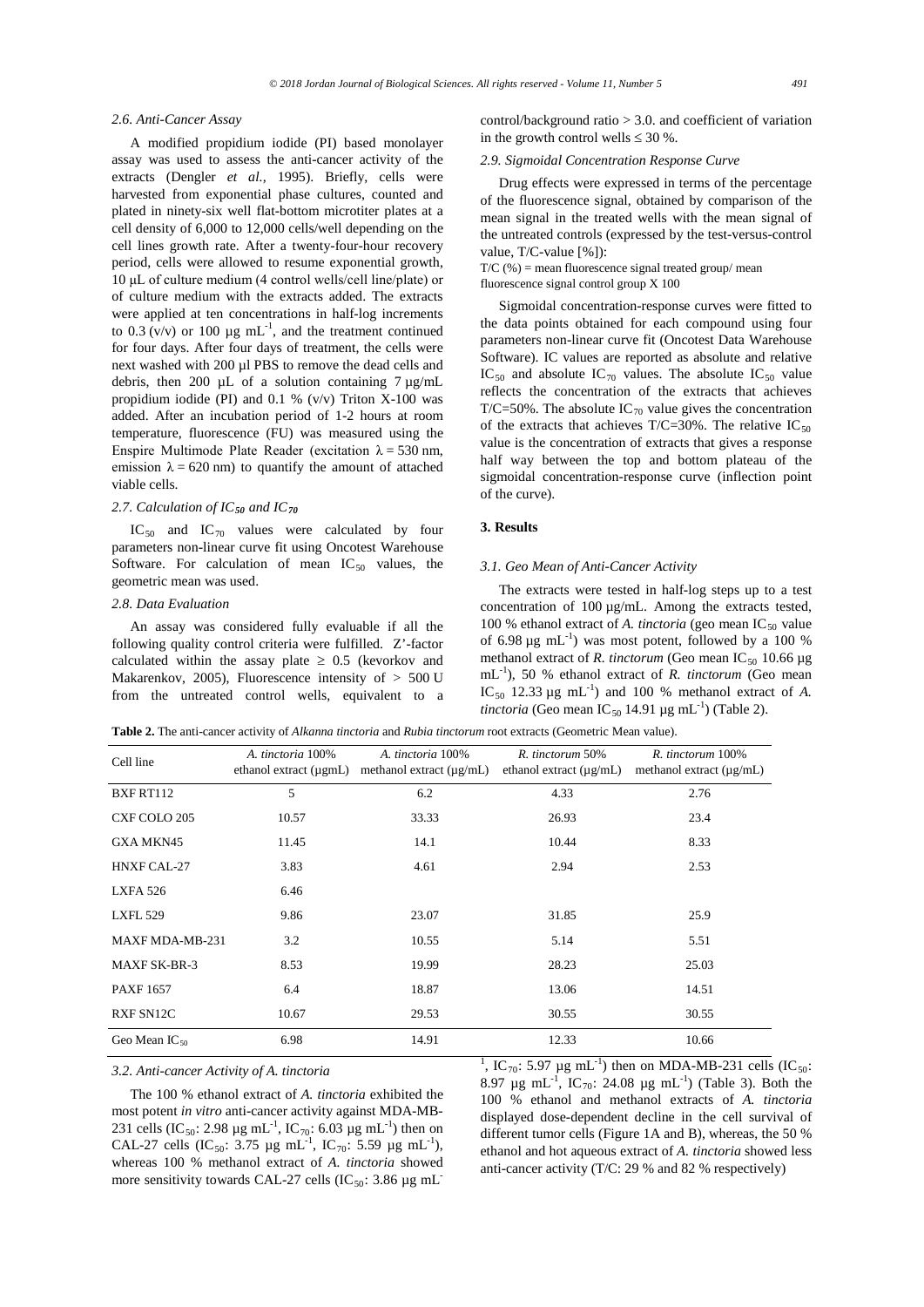|  |  | Table 3. The Minimum inhibitory concentration of the root           |  |  |
|--|--|---------------------------------------------------------------------|--|--|
|  |  | extract of <i>Alkanna tinctoria</i> on a panel of tumor cell lines. |  |  |

Figure 1. Dose response curve of anti-cancer efficacy of the root extract of *Alkanna tinctoria* on panel of tumor cell lines. A: *A. tinctoria* root extracted with 100 % ethanol); B: *A. tinctoria* root

| Cell line                | A. tinctoria 100%<br>ethanol extract<br>$(\mu g/mL)$ |           | A. tinctoria 100%<br>methanol extract<br>$(\mu g/mL)$ |           |
|--------------------------|------------------------------------------------------|-----------|-------------------------------------------------------|-----------|
|                          | $IC_{50}$                                            | $IC_{70}$ | $IC_{50}$                                             | $IC_{70}$ |
| BXF RT112                | 4.94                                                 | 7.95      | 6.63                                                  | 11.18     |
| CXF COLO 205             | 10.31                                                | 11.08     | 31.62                                                 | 33.84     |
| <b>GXA MKN45</b>         | 9.87                                                 | 13.05     | 11.10                                                 | 16.79     |
| <b>HNXF CAL-27</b>       | 3.75                                                 | 5.59      | 3.86                                                  | 5.97      |
| <b>LXFA 526</b>          | 5.99                                                 | 9.80      |                                                       |           |
| <b>LXFL 529</b>          | 8.32                                                 | 15.12     | 16.21                                                 | 29.18     |
| <b>MAXF MDA-MB-231</b>   | 2.98                                                 | 6.03      | 8.97                                                  | 24.08     |
| <b>MAXF SK-BR-3</b>      | 7.70                                                 | 11.15     | 17.23                                                 | 31.28     |
| $DA$ VE $1657$<br>$\sim$ | $\epsilon$ 00                                        | 0.22      | 17.90                                                 | 22c       |



extracted with 100 % methanol. Y axis indicates the percentage of survival. T/C: Test/Control.

#### *3.3. Anti-Cancer Activity of R. tinctorum*

The 100 % methanol extract of *R. tinctorum* was sensitize CAL-27 cells (IC<sub>50</sub>: 2.30 µg mL<sup>-1</sup>, IC<sub>70</sub>: 3.36 µg mL<sup>-1</sup>) followed on MDA-MB-231 cells (IC<sub>50</sub>: 5.14 µg mL<sup>-</sup> <sup>1</sup>, IC<sub>70</sub>: 12.99  $\mu$ g mL<sup>-1</sup>) whereas, the 50 % ethanol extract of *R. tinctorum* sensitize CAL-27 cells (IC<sub>50</sub>: 2.64 µg mL<sup>-</sup> <sup>1</sup>, IC<sub>70</sub>: 4.04 µg mL<sup>-1</sup>) followed on MDA-MB-231 cells (IC<sub>50</sub>: 5.68 µg mL<sup>-1</sup>, IC<sub>70</sub>: 12.37 µg mL<sup>-1</sup>) (Table 4). Similar to *A. tinctoria* extracts, the 100 % methanol and 50 % ethanol extracts of *R. tinctorum* also showed a dosedependent decline in the survival of tumor cells (Figure 2A and 2B).

**Table 4**. The Minimum inhibitory concentration of the root extract of *Rubia tinctorum* on a panel of tumor cell lines.

| Cell line                  | R. tinctorum 50%<br>ethanol extract<br>$(\mu$ g/mL) |           | R. tinctorum 100%<br>methanol extract<br>$(\mu g/mL)$ |           |  |
|----------------------------|-----------------------------------------------------|-----------|-------------------------------------------------------|-----------|--|
|                            | $IC_{50}$                                           | $IC_{70}$ | $IC_{50}$                                             | $IC_{70}$ |  |
| <b>BXF RT112</b>           | 5.02                                                | 9.63      | 3.17                                                  | 5.38      |  |
| CXF COLO 205               | 22.13                                               | 33.01     | 18.94                                                 | 26.61     |  |
| <b>GXA MKN45</b>           | 9.46                                                | 13.30     | 6.74                                                  | 9.82      |  |
| <b>HNXF CAL-27</b>         | 2.64                                                | 4.04      | 2.3                                                   | 3.36      |  |
| <b>LXFA 526</b>            |                                                     |           |                                                       |           |  |
| LXFL 529                   | 31.44                                               | 81.82     | 19.19                                                 | 4.19      |  |
| <b>MAXF MDA-MB-</b><br>231 | 5.68                                                | 12.37     | 5.14                                                  | 12.99     |  |
| <b>MAXF SK-BR-3</b>        | 26.25                                               | 41.92     | 26.35                                                 | 40.89     |  |
| <b>PAXF1657</b>            | 13.02                                               | 31.37     | 15.56                                                 | 26.55     |  |
| RXF SN12C                  | 33.58                                               | 69.34     | 28.53                                                 | 56.37     |  |



**Figure 2.** Dose response curve of anti-cancer efficacy of the root extract of *Rubia tinctorum* on a panel of tumor cell lines. A: *R. tinctorum* root extracted with 100 % methanol; B: *R. tinctorum* root extracted with 50 % ethanol. Y axis indicates the percentage of survival. T/C: Test/Control.

#### **4. Discussion**

It is well accepted that the plant constituents possess therapeutic and preventive activities against different cancer types. The Potential natural products have already contributed to 60 % of all anti-cancer drugs (Rates, 2001; Dorai and Aggarwal, 2004; Rabi and Bishayee, 2009). Various epidemiological and preclinical findings and the results of several early clinical studies convincingly argue for a definitive role of some selected dietary products in the treatment and prevention of cancers. Many of these agents target multiple signal transduction pathways, modulate cancer aneuploidy, tubulin binding, topoisomerases, and gene-specific targets, which vary widely depending on cancer origin (Pezzuto, 2008; Amin *et al*., 2009; Nobili *et al*., 2009). Optimizing the extraction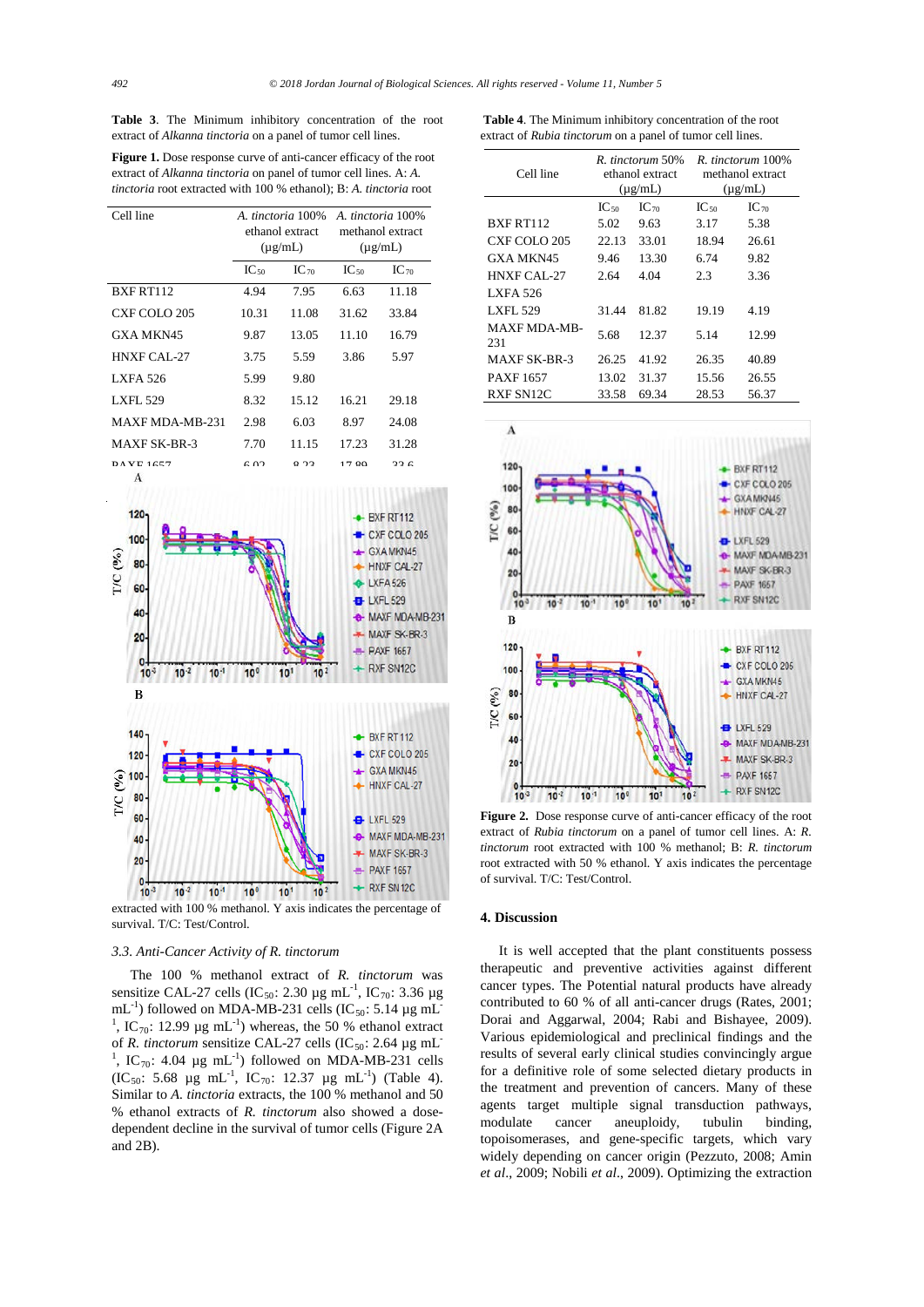strategy to achieve a high yield of anti-cancer active principles is the paramount interest of cancer drug discovery researchers. Choosing an ideal solvent system and extraction stringency would pave the way for isolating a significant amount of active principles from natural resources (Zlotek *et al.,* 2016). In this study, different concentrations (50 % and 100 %) of ethanol, methanol and water (hot) were employed for the extraction. Both water and alcohols (ethanol and methanol) are well-known to extract polyphenolic compounds due to their high polar nature. *R. tinctorum* and *A. tinctoria* are well established for different biological activities such as antioxidant, antianalgesic, anti-cancer etc. In particular, root extracts from *R. tinctorum* and *A. tinctoria* are reported for the presence of high amount of polyphenols alizarin and alkannin respectively (Tappeiner *et al*., 2014; [Eszter Lajko](https://www.ncbi.nlm.nih.gov/pubmed/?term=Lajk%26%23x000f3%3B%20E%5BAuthor%5D&cauthor=true&cauthor_uid=26690297) *et al*., 2015). Unfortunately, *R. tinctorum* and *A. tinctoria* which are endemic in Jordan are not yet well-explored for any biological activities in particular, as an anti-cancer agent. To address this issue, we collected *R. tinctorum* and *A. tinctoria* root from local regions of Jordan and studied their anti-cancer activity in a panel of tumor cell lines (tongue, bladder, colon, gastric, lungs, breast, pancreas, and renal).

The extracts were tested at ten different concentrations in half-log dilution steps. Anti-tumor activity is expressed as absolute  $IC_{50}$  and  $IC_{70}$  values, calculated by non-linear regression analysis. Less than 5  $\mu$ g mL<sup>-1</sup> of 100 % methanol extract of *A. tinctoria* restricted the proliferation of MDA-MB-231 and CAL-27 cells significantly. In Jordan, the whole plant ethanolic extracts of *Alkanna strigosa* were previously tested for anti-cancer activity against MCF-7 cells, and it was reported that MCF-7 cells withstand the treatment and exhibit a 99 % survival (Abu-Dahab and Afifi, 2007). Interestingly, the plants belong to similar genus and endemic elicited difference in anticancer activities. This variation could be attributed to the difference in the presence of anti-cancer active principles. The presence of phenolic compounds such as alkannin, acetylalkannin, propionylalkannin, isobutylalkannin, angelylalkannin, β, β-dimethylacrylalkannin, isovalerylalkannin, α-methyl-n-butylalkannin, teracryl-alkannin, β – hydroxyisovalerylalkannin and naphtha-quinones in the root extract of *A. tinctoria* is well- reported (Assimopoulou *et al.,* 2006). Alkannin and angelylalkannin isolated from a 95 % ethanol root extract of *A. tinctoria* were shown to be effective anti-colon cancer agents (Tung *et al*., 2013). In contrast, this study found that both CAL-27 and MDA-MB-231 cells are more sensitive than colon cancer cells (COLO205). Specific anti-proliferative property of 100 % ethanol and methanol root extracts of *A. tinctoria* against CAL-27 and MDA-MB-231 cells is not clear. High polar organic solvents ethanol and methanol are widely used and recommended to extract potential polyphenolic compounds (Tomsone *et al*., 2012; Goncalves *et al*., 2015). Synergistic mixture of phenolic compounds with the presence of solvents could achieve inter and intra molecular interaction and novel stereochemistry (Freeman *et al*., 2010) and this may pave the way for specific antitumor potential towards CAL-27 and MDA-MB-231 cells. The chemical composition of 100 % ethanol and 100 % methanol extracts of *A. tinctoria* root should be studied in detail to address this issue further.

Mazzio *et al*. reported that the ethanolic root extract of *R. tinctorum* can restrict the growth of MDA-MB-231 cells significantly with an IC<sub>50</sub> value of 20.5  $\mu$ g mL<sup>-1</sup> (Mazzio *et al.,* 2014). In the current study, it was found that both the 50 % ethanol  $(5.14 \mu g \text{ mL}^{-1})$  and the 100 % methanol  $(5.68 \,\mu g \text{ mL}^{-1})$  extracts of *R. tinctorum* reduced the growth of MDA-MB-231 cells with a less concentration than reported before. Noticeably, the 50 % ethanol extract of *R. tinctorum* showed a better anti-cancer activity than the 100 % methanol extract. Mixing water with alcohol could enhance the polarity further, thus, aqueous alcoholic extract could extract a high amount of phenolic compounds than absolute solvent extracts. Sultana *et al*. reported that aqueous alcoholic extraction can achieve a high yield of antioxidant phenolic compounds than absolute solvent extraction (Sultana *et al.,* 2009). The root extract of *Rubia cordifolia* L contains a rich amount of the phenolic compound mollugin inhibiting the proliferation of HeLa cells by modulating TNF-α and NF-kB signaling (Zhe Wang *et al*., 2017). Roots of *Rubia yunnanensis* contain triterpenoid rubiarbonol G induced apoptosis and cell cycle arrest in HeLa cells (Zeng *et al*., 2017). *R. tinctorum* is known to accumulate a rich amount of phenolic compounds such as alizarin, purpurin etc. **(**[Eszter](https://www.ncbi.nlm.nih.gov/pubmed/?term=Lajk%26%23x000f3%3B%20E%5BAuthor%5D&cauthor=true&cauthor_uid=26690297)  [Lajko](https://www.ncbi.nlm.nih.gov/pubmed/?term=Lajk%26%23x000f3%3B%20E%5BAuthor%5D&cauthor=true&cauthor_uid=26690297) *et al*., 2015**).** Hydroxyl group of phenolic compounds can intercalate with DNA and induce irreparable DNA damage and apoptosis. Water extraction can achieve a high yield of phenolic compounds compared to organic solvent due to its high polarity; however, it depends on the nature of plants and its parts. Naturally, the roots are the harder part of plant compared to the leaves and stem. The aqueous extract is widely considered to be safe for oral ingestion for the various ailments; however, the efficient extraction of active principles from plant parts depends on the vulnerability of cellular architecture of plant parts. In this study, it was found that the root extracts obtained from *A. tinctoria* and *R. tinctorum* using alcohol can sensitize the tumor cells more significantly than the aqueous extract. It clearly indicates that to extract the active principles from the roots of *A. tinctoria* and *R. tinctorum* requires organic solvents due to their harder nature, for which water may not be sufficient to destruct the cellular architecture to achieve a high yield of the phenolic compounds.

#### **5. Conclusion**

The results of the present investigation revealed that the root extracts of *R. tinctorum* were found to be more potent anti-cancer agents compared to the *A. tinctoria* root extracts. It is recommended that the chemical composition of the *R. tinctorum* root extracts should be studied in detail. Studies on the efficacy of root extracts on apoptosis (intrinsic and extrinsic) and on cell survival signaling molecules should be done to find out molecular mechanism. Further research is needed to assess the anticancer effect of root extracts' derived compounds *in vivo* model and to develop cancer drug formulation from *R. tinctorum*.